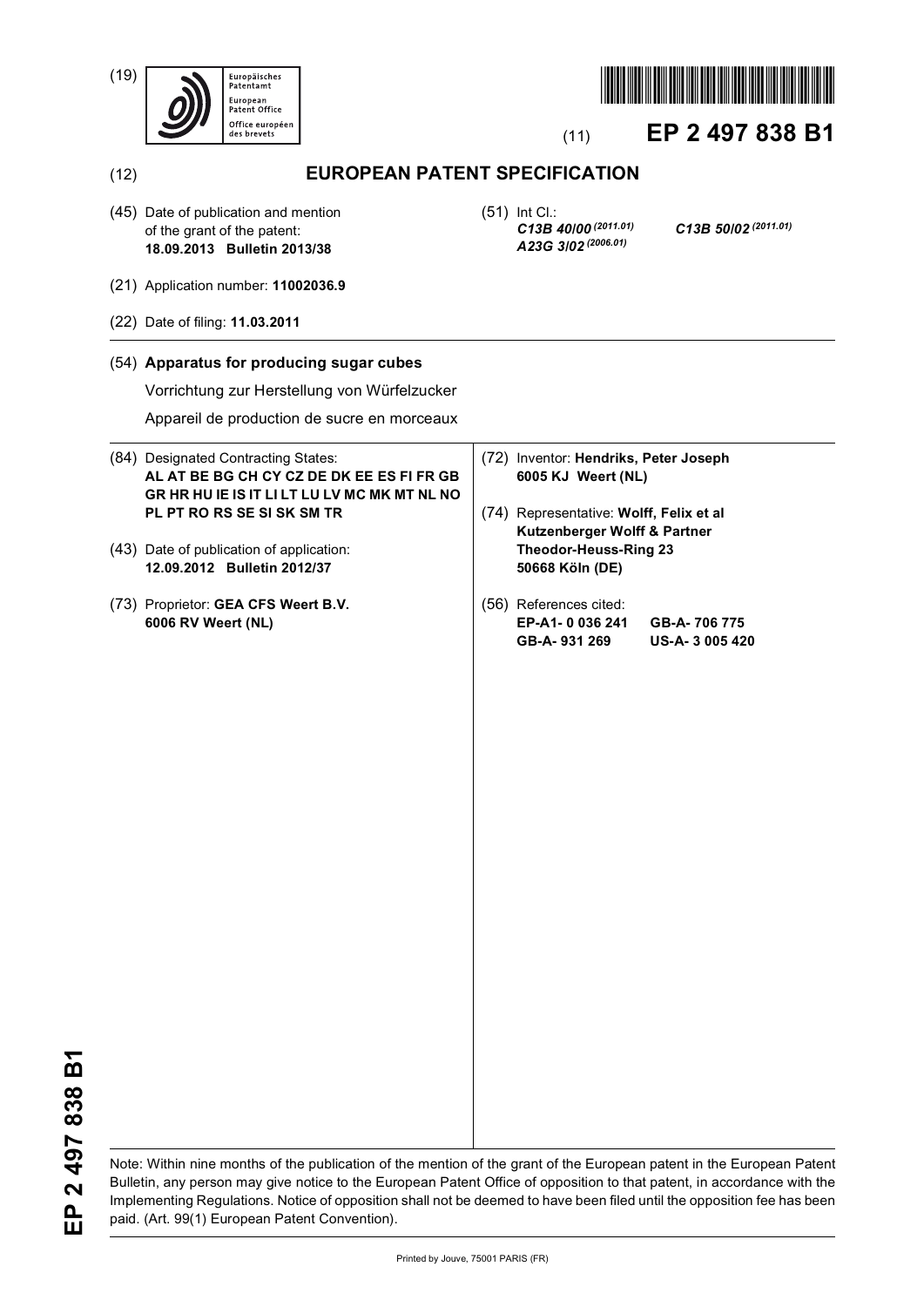# **Description**

**[0001]** The present invention relates to a sugar cube production apparatus comprising:

- *5* **-** a press for shaping a sugar mass in sugar cubes,
	- **-** a heating apparatus for heating and dehumidifying the sugar cubes,
		- **-** transportation means for transporting the sugar cubes from the press to the heating apparatus and from the heating apparatus to a packaging unit, which comprises at least one sugar cubes pick-up means, which intermittently picks up an array of sugar cubes, removes it from the transportation means and places it into a package.
- *10*

*20*

*25*

**[0002]** Such an apparatus is for example known from EP0894871 B1. The apparatus described in this patent has however the deficiency, that the sugar cubes, not being picked up during one cycle, tend to turn over, particularly when their center of gravity is high.

*15* **[0003]** It was therefore the objective of the present invention to provide a sugar cube production apparatus which does not comprise the deficiencies according to the state of the art.

**[0004]** This problem is attained by sugar cube production apparatus comprising:

- **-** a press for shaping a sugar mass in sugar cubes,
- **-** a heating apparatus for heating and dehumidifying the sugar cubes,
- **-** transportation means for transporting the sugar cubes from the press to the heating apparatus and from the heating apparatus to a packaging unit, which comprises at least one sugar cubes pick-up means, which intermittently picks up an array of sugar cubes, removes it from the transportation means and places it into a package,

whereas the packaging unit comprises retention means placed in the vicinity of the first row of sugar cubes not being picked up during the respective cycle.

- **[0005]** The present invention relates to a sugar cube production- and drying apparatus. In this apparatus, sugar particles are mixed with water and this sugar mass is then formed in a press in sugar cubes. These sugar cubes are subsequently discharged on a transportation means, for example a transportation belt, which transports the sugar cubes to a heating apparatus for heating the sugar cubes in a drying chamber, in order to evaporated the water content of the sugar cubes
- *30* at least partially. The water vapor is removed from the drying chamber, for example, by ventilation of the drying chamber. Downstream from the heating apparatus, preferably a conditioning apparatus is positioned for cooling and dehumidifying the sugar cubes. Finally, the sugar cubes are packaged for example in boxes.
- **[0006]** The packaging of the sugar cubes is carried out in a packaging unit, which comprises at least one, preferably numerous, sugar cube pick-up means, for example a gripper, each removing an array of sugar cubes from the trans-
- *35* portation belt. Preferably, the sugar cube pick-up means comprises vacuum means, which attaches the sugar cubes to the sugar cube pick-up means. As soon as the sugar cube pick-up means are placed above a package into which the array of sugar cubes is inserted, the vacuum is released and the sugar cubes drop into the package. Normally, the sugar cube pick-up means pick up the sugar cubes intermittently. Thus, during one cycle, a certain row of sugar cubes is picked-up, transported to the package, released into the package and then the sugar cube pick-up means is transported
- *40* back to the transportation belt, where they pick-up the next rows of sugar cubes. After the sugar cube pick-up means has transported the sugar cubes away, the remaining sugar cubes on the transportation belt, which is operated continuously, are moved forward, until they reach a mechanical stop. Here, the sugar cubes wait, until they are picked up. **[0007]** According to the present invention, the packaging machine comprises retention means, which are placed in the vicinity of the first row of sugar cubes not being picked up during the respective cycle. These retention mean preferably
- *45* avoid, that this row of sugar cube is lifted, at least beyond a certain degree, during the pick-up of the rows of sugar cubes being located downstream, relative to the transport direction of the transportation means, from the retention means. Additionally or alternatively the retention means can stabilize the sugar cubes in their respective position. **[0008]** These retention mean can be for example vacuum means located below the transportation belts, which increase
- *50* the adhesion force between the sugar cubes and the belt. This vacuum is turned on, when sugar cubes are removed from the transportation means and turned off, when the transportation means transport the sugar cubes forward. **[0009]** In the prefer embodiment the retention means are placed above the first row of sugar cubes not being pickedup during the respective cycle. For example, the retention means is a strip, preferably a metal-strip, that extends preferably over the entire width of the transportation belt, at least over one row. This retention means can touch the sugar cubes.
- *55* However, in a prefered embodiment, the retention means is placed slightly, for example less than a millimeter, above the row of sugar cubes. Preferably, the retention means placed above the sugar cubes is vertically displaceable. This is preferably done by a motor, more preferably by a servo motor. During pick-up of the rows of sugar cubes being located downstream from the retention means, the retention means are lowered so that they either touch or are in the intermediate vicinity of the row of sugar cubes not being picked up. As soon as this row of sugar cubes is transported forward, the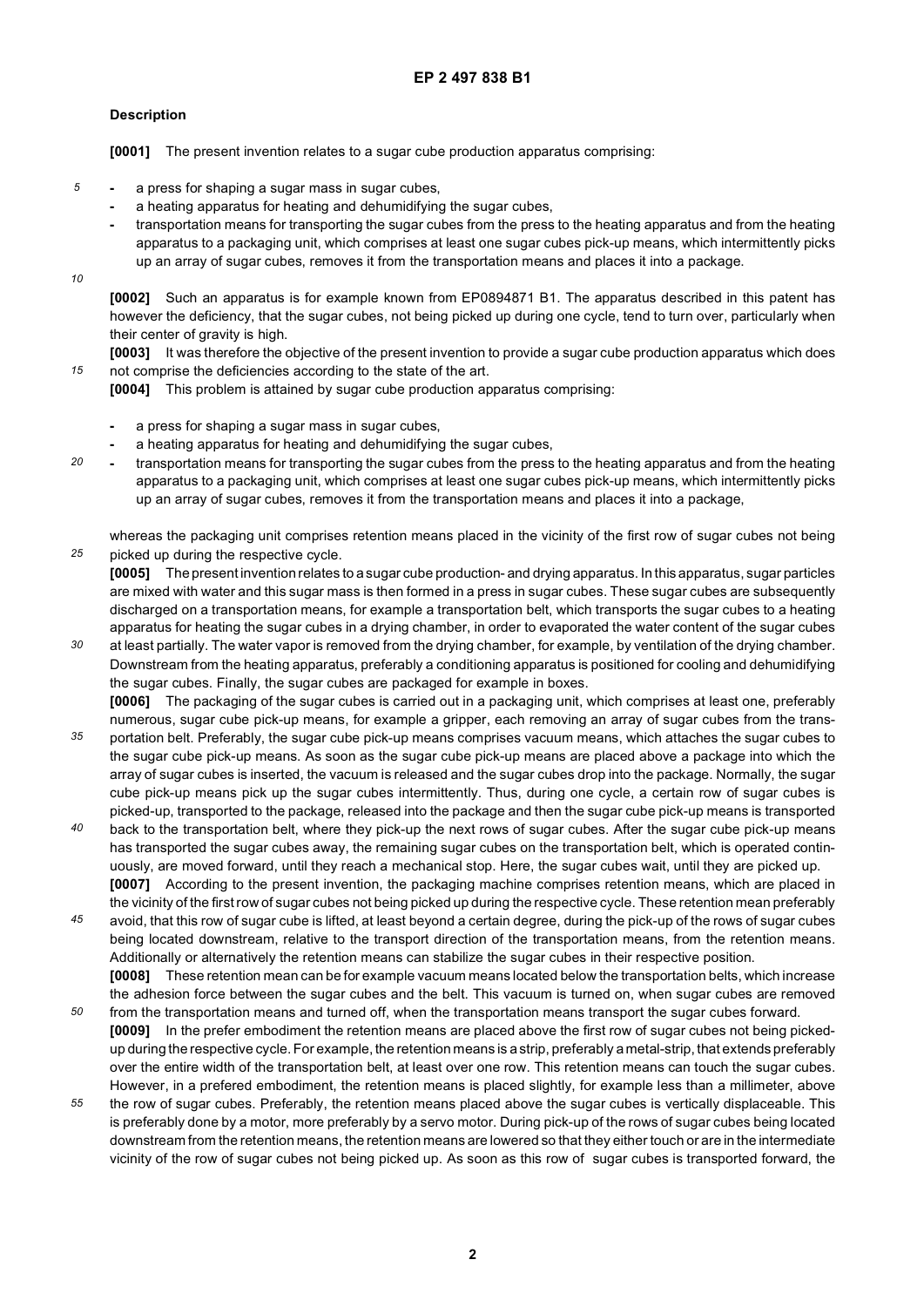# **EP 2 497 838 B1**

retention mean is lifted in order to avoid contact between the sugar cubes, being transported forward, and the retention means.

**[0010]** In another preferred embodiment, the apparatus comprises a mechanical stop against which the rows of sugar cubes are pushed by the transportation means. This mechanical stop is displaced before and/or during the pickup of

- *5* the sugar cubes by the pick-up means. Preferably, the mechanical stop is rotated away from the sugar cubes being picked up. The movement of the mechanical stop is carried out by a motor preferably by a servo motor. **[0011]** A servo motor according to the present invention is a motor, that sends a signal to a control unit indicating its exact linear or rotational position. Thus, the control means of the inventive apparatus always knows the exact position of the respective driven part. An electrical motor has the advantage, that the motion of the sugar cube pick-up means
- *10* can be synchronized with the motion of the retention means, the mechanical stop and/or, as later elaborated, side compression means.

**[0012]** Preferably the inventive apparatus comprises side compression means, which compact the rows of sugar cubes in their extension perpendicular to their transportation direction. According to the present invention, these compression means are driven by an electrical motor preferably also by a servo motor. Preferably, the apparatus comprise two

*15* compression means, which are driven by one motor. Preferably the motor drives an excenter. One side compression means is connected to the excenter, while the other side compression means is connected to a ring being located on the circumference of the excenter. As soon as the excenter rotates, both side compression means are easer pulled together or moved apart.

**[0013]** The invention is now explained according to figures 1 and 2. These explanations do not limit the scope of protection.

Figure 1 shows the inventive sugar cube production apparatus particularly its packaging unit.

Figure 2 shows the side compression means.

*25*

*20*

**[0014]** Figure 1 shows the packaging unit 16 of the inventive apparatus 1 to produce sugar cubes. In this apparatus 1, sugar and water are supplied in the usual way to a press, in which the sugar and the water are mixed and in which the sugar cubes are pressed into the correct shape, size and weight. From the press, the sugar cubes are conveyed by transportation means 2 to the heating apparatus. The transportation means 2 conveys the wet sugar cubes 4 through

- *30* a drying chamber, where the sugar cubes 4 are heated, for example by microwave energy, to a temperature of approximately 75 °C and most of the humidity in the sugar cubes 4 is evaporated. Thus, the sugar cubes 4 absorb enough latent energy to arrive at the desired final humidity content in a conditioning apparatus. After the sugar cubes have been conveyed through the conditioning apparatus 4, they are conveyed to a packaging unit 16 by the transportation means 2, where the sugar cubes are packed in packages, for example boxes or the like. The press, the transportation means
- *35* 2 and the packaging apparatus are electrically driven in the known manner, the drives being adapted, synchronized to one another.

**[0015]** The pick-up unit 16 comprises at least one, here five sugar cube pick-up means 3, which are, in the present case, connected to each other. These sugar cube pick-up means 3 pick-up a multitude of rows of sugar cubes. During one cycle, the sugar cube pick-up means 3 pick up the sugar cubes, transport them to one or more packages, unload

- *40* the sugar cubes to the packages and come back to pick up the next rows of sugar cubes. Thus, the pick-up takes place intermittently. As soon as the sugar cube pick-up means have picked up a certain number of rows of sugar cubes the transportation belt, which operates continuously, pushes the rows of sugar cubes not yet being picked up forward until they hit a mechanical stop 7 at the front end of transportation belt 2. Here, the rows of sugar cubes are, if needed, compressed, so that there is no or little space between the rows of sugar cubes which are ready for being picked up.
- *45* According to the present invention, the inventive apparatus comprises retention means 5, here a bar 5, which is place above the row of sugar cubes 4', which is the first row not being picked up during the respective cycle. As can be particularly seen in figures 1 a and 1b, this retention means is shiftable vertically. Figure 1 a shows the situation right before rows 4, here twelve rows 4, are being picked up. The sugar cubes pick-up means are already placed above the sugar cubes and vacuum is already applied or will soon be applied to the sugar cubes in rows 4, so that they are attached
- *50* to the pick-up means 3. Right before the sugar cube pick-up means lift the sugar cubes from the belt, the retention means 5 is lowered so that it is placed in the intermediate vicinity or touch the top surface of the sugar cubes. Right before or during the lift off of the sugar cube pick-up means, the mechanical stop 7 is rotated counter clockwise by a drive 8, so that the sugar cubes can be removed from belt tube without interference with the mechanical stop 8. After the sugar cubes have been lifted off, the retention means 5 is lifted and the mechanical stop is rotated clockwise into
- *55* its stop position. The transportation means 2, which operate continuously, move the rows of sugar cubes not being picked up forward until they hit the mechanical stop. Then the cycle starts again. **[0016]** Figure 2 shows side compression means 9, which are utilized to compress the rows 4 of sugar cubes in their extension perpendicular to their transportation direction. In the present case, the side compression means are bars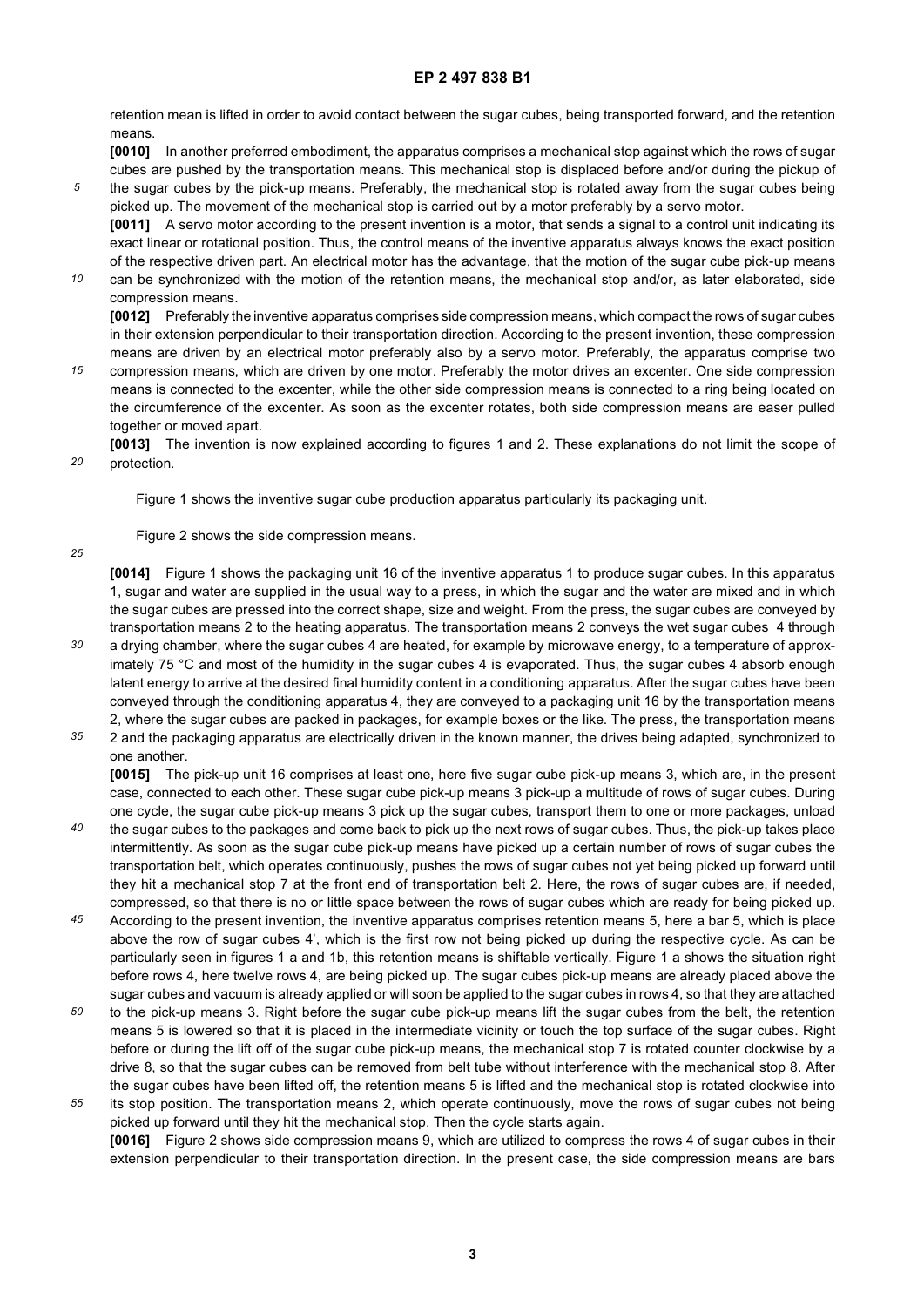# **EP 2 497 838 B1**

which are rotatably beared in a bearing 15 and which can be moved together or apart by an electrical motor 10 which rotates in the present case an excenter 11 around a rotational axis 12. The side compression means 9 on the left hand side is connected via a rod 13 to the excenter, while the side compression means 9 on the right hand side is connected, via a rod 14, to a ring 17 which is located at the circumference of the excenter. The excenter 11 drives the ring 17. As

- *5* soon as the excenter rotates, it moves the left hand side compression means 9 in one direction, while the ring 17, driven by the excenter, moves the other side compression means 9 in the opposite direction. **[0017]** The drive of the retention means 5, the mechanical stop 7 and the side compression means 9 are, according to the present invention, electrical motors, preferably servo motors, which are connected to the control system of the
- *10* inventive apparatus. Thus, these motors and the motion of the respective part can be synchronized and/or controlled very exactly. These servo motors always give a feedback signal to the control system so that the control system knows their exact position, respectively.

#### **List of reference signs:**

|    | 1            | apparatus to produce sugar cubes                            |
|----|--------------|-------------------------------------------------------------|
| 15 | 2            | transportation means, transportation belt                   |
|    | 3            | sugar cubes pick-up means, gripper                          |
|    | 4            | sugar cube, row of sugar cubes                              |
|    | 4'<br>5<br>6 | first row of sugar cubes not being picked up during a cycle |
| 20 |              | retention means                                             |
|    |              | Lifting means for the retention means                       |
|    | 7            | Mechanical stop                                             |
|    | 8            | Drive, rotational drive                                     |
|    | 9            | Side compression means                                      |
| 25 | 10           | Motor, electrical drive                                     |
|    | 11           | Excenter                                                    |
|    | 12           | Axis of rotation                                            |
|    | 13           | Connecting rod                                              |
| 30 | 14           | Connecting rod                                              |
|    | 15           | Bearing for rods 13, 14                                     |
|    | 16           | Packaging unit                                              |
|    | 17           | ring                                                        |
|    |              |                                                             |

*35*

*45*

#### **Claims**

- **1.** Sugar cube production apparatus (1) comprising:
- *40* - a press for shaping a sugar mass in sugar cubes (4),
	- a heating apparatus for heating and dehumidifying the sugar cubes (4),

- transportation means (2) for transporting the sugar cubes (4) from the press to the heating apparatus and from the heating apparatus to a packaging unit (16), which comprises at least one sugar cubes pick-up means (3), which intermittently picks up an array of sugar cubes, removes it from the transportation means (2) and places it into a package,

- **characterized in, that** the packaging unit comprises retention means (5) placed in the vicinity of the first row of sugar cubes (4') not being picked up during the respective cycle.
- *50* **2.** Apparatus (1) according to claim 1, **characterized in, that** the retention means (5) are placed above the first row of sugar cubes (4') not being picked up during the respective cycle.
	- **3.** Apparatus (1) according to claim 1, **characterized in, that** the retention means (5) is shiftable vertically, preferably by a motor, more preferably by a servo motor.
- *55*
- **4.** Apparatus (1) according to one of the preceding claims, **characterized in, that** it comprises a mechanical stop (7) against which the rows (4) of sugar cubes are pushed by the transportation means (2), which is displaced before and/or during the pick-up of the sugar cubes (4) by the pick-up means (3), whereas the mechanical stop (7) is driven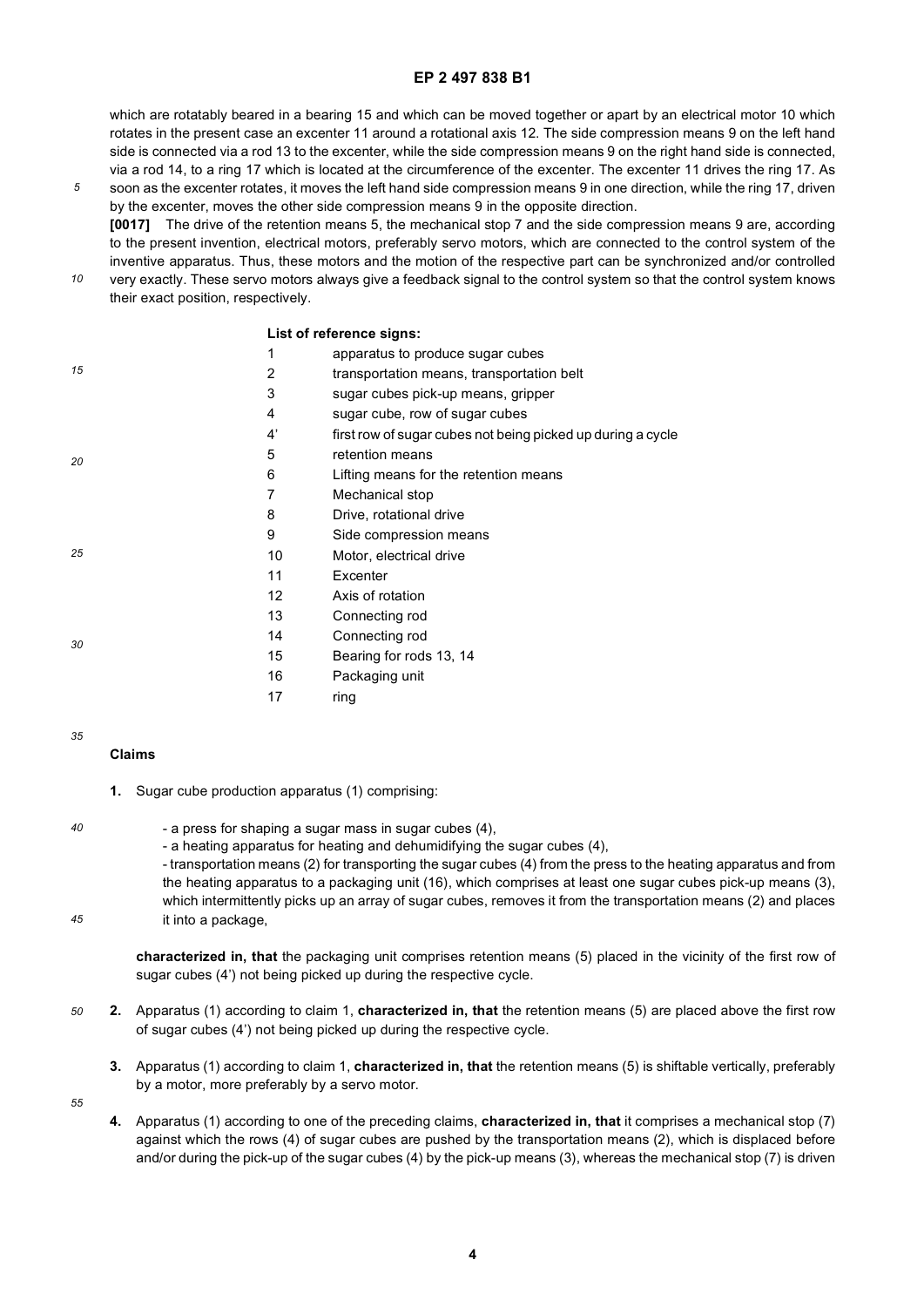by a motor, preferably a servo motor.

- **5.** Apparatus (1) according to one of the preceding claims, **characterized in, that** it comprises side compression means (9) which compact each row (4) of sugar cubes, whereas the means (9) are driven by a motor, preferably by a servo motor.
- **6.** Apparatus (1) according to claim 5, **characterized in, that** two compression means (9) are driven by one motor.
- **7.** Apparatus (1) according to claim 6, **characterized in, that** the motor drives an excenter (11)..

#### *10*

*15*

*20*

*5*

#### **Patentansprüche**

- **1.** Zuckerwürfelherstellungsvorrichtung (1), die Folgendes umfasst:
	- eine Presse zum Formen einer Zuckermasse zu Zuckerwürfeln (4),
	- eine Erhitzungsvorrichtung zur Erhitzung und Entfeuchtung der Zuckerwürfel (4),
	- ein Transportmittel (2) für den Transport der Zuckerwürfel (4) von der Presse zu der Erhitzungsvorrichtung und von der Erhitzungsvorrichtung zu einer Verpackungseinheit (16), die mindestens ein Zuckerwürfelaufnahmemittel (3) umfasst, das eine Anordnung von Zuckerwürfeln intermittierend aufnimmt, sie von dem Transportmittel (2) herunternimmt und in eine Verpackung platziert,

**dadurch gekennzeichnet, dass** die Verpackungseinheit ein Zurückhaltemittel (5) umfasst, das in der Nähe der ersten Reihe von Zuckerwürfeln (4') platziert wird, die während des jeweiligen Zyklus nicht aufgenommen werden.

*25*

*30*

- **2.** Vorrichtung (1) nach Anspruch 1, **dadurch gekennzeichnet, dass** das Zurückhaltemittel (5) über der ersten Reihe von Zuckerwürfeln (4') platziert wird, die während des jeweiligen Zyklus nicht aufgenommen werden.
- **3.** Vorrichtung (1) nach Anspruch 1, **dadurch gekennzeichnet, dass** das Zurückhaltemittel (5) vorzugsweise durch einen Motor, besonders bevorzugt durch einen Servomotor, vertikal verschiebbar ist.
- **4.** Vorrichtung (1) nach einem der vorhergehenden Ansprüche, **dadurch gekennzeichnet, dass** sie einen mechanischen Anschlag (7) umfasst, gegen den die Reihen (4) von Zuckerwürfeln durch das Transportmittel (2) gedrückt werden, das vor und/oder während der Aufnahme der Zuckerwürfel (4) durch das Aufnahmemittel (3) bewegt wird, während der mechanische Anschlag (7) durch einen Motor, vorzugsweise einen Servomotor, angetrieben wird.
- **5.** Vorrichtung (1) nach einem der vorhergehenden Ansprüche, **dadurch gekennzeichnet, dass** sie Seitenkompressionsmittel (9) umfasst, die jede Reihe (4) von Zuckerwürfeln komprimieren, während die Mittel (9) durch einen Motor, vorzugsweise einen Servomotor, angetrieben werden.
- *40*

*35*

**6.** Vorrichtung (1) nach Anspruch 5, **dadurch gekennzeichnet, dass** zwei Kompressionsmittel (9) durch einen Motor angetrieben werden.

- **7.** Vorrichtung (1) nach Anspruch 6, **dadurch gekennzeichnet, dass** der Motor einen Exzenter (11) antreibt.
- *45*

#### **Revendications**

**1.** Appareil de production de sucre en morceaux (1), comprenant :

*50*

*55*

- une presse pour former une composition de sucre en morceaux de sucre (4),
- un appareil de chauffage pour chauffer et déshumidifier les morceaux de sucre (4),
- un moyen de transport (2) pour transporter les morceaux de sucre (4) de la presse à l'appareil de chauffage

et de l'appareil de chauffage à une unité d'emballage (16), qui comprend au moins un moyen de préhension (3) des morceaux de sucre, qui prend, de manière intermittente, un ensemble de morceaux de sucre, le retire

du moyen de transport (2) et le place dans un emballage,

**caractérisé en ce que** l'unité d'emballage comprend un moyen de retenue (5) placé à proximité de la première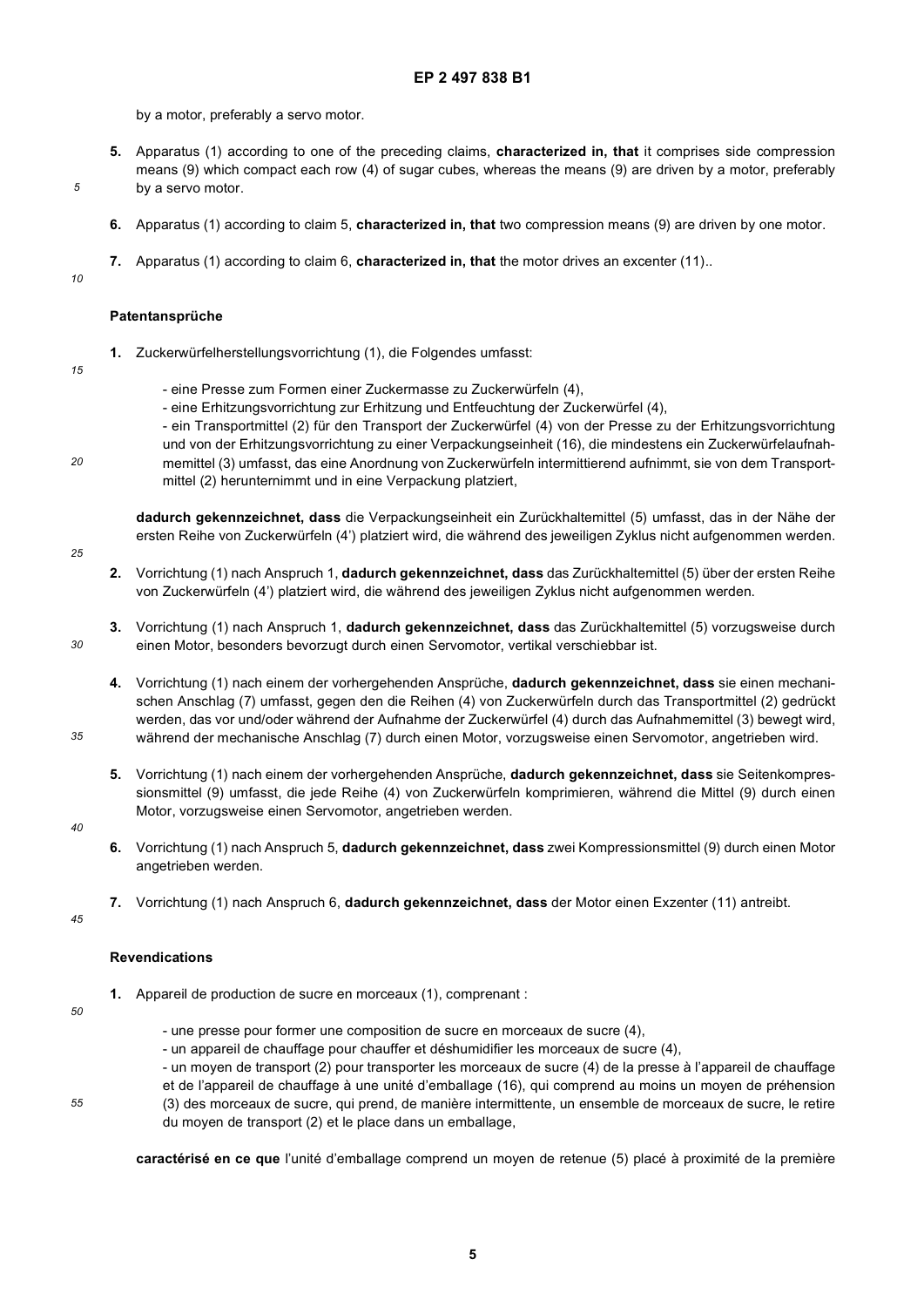# **EP 2 497 838 B1**

rangée de morceaux de sucre (4') qui n'a pas été prise au cours du cycle respectif.

- **2.** Appareil (1) selon la revendication 1, **caractérisé en ce que** le moyen de retenue (5) est placé au-dessus de la première rangée de morceaux de sucre (4') qui n'a pas été prise au cours du cycle respectif.
- **3.** Appareil (1) selon la revendication 1, **caractérisé en ce que** le moyen de retenue (5) est déplaçable verticalement, de préférence par un moteur, plus préférablement par un servomoteur.
- *10* **4.** Appareil (1) selon l'une quelconque des revendications précédentes, **caractérisé en ce qu'**il comprend une butée mécanique (7) contre laquelle les rangées (4) de morceaux de sucre sont poussées par le moyen de transport (2), qui est déplacé avant et/ou pendant la prise des morceaux de sucre (4) par le moyen de préhension (3), tandis que la butée mécanique (7) est entraînée par un moteur, de préférence un servomoteur.
- *15* **5.** Appareil (1) selon l'une quelconque des revendications précédentes, **caractérisé en ce qu'**il comprend des moyens de compression latéraux (9) qui compriment chaque rangée (4) de morceaux de sucre, tandis que les moyens (9) sont entraînés par un moteur, de préférence un servomoteur.
	- **6.** Appareil (1) selon la revendication 5, **caractérisé en ce que** deux moyens de compression (9) sont entraînés par un moteur.

**6**

*20*

*5*

- **7.** Appareil (1) selon la revendication 6, **caractérisé en ce que** le moteur entraîne un excentrique (11).
- *25*

*30*

*35*

*40*

*45*

*50*

*55*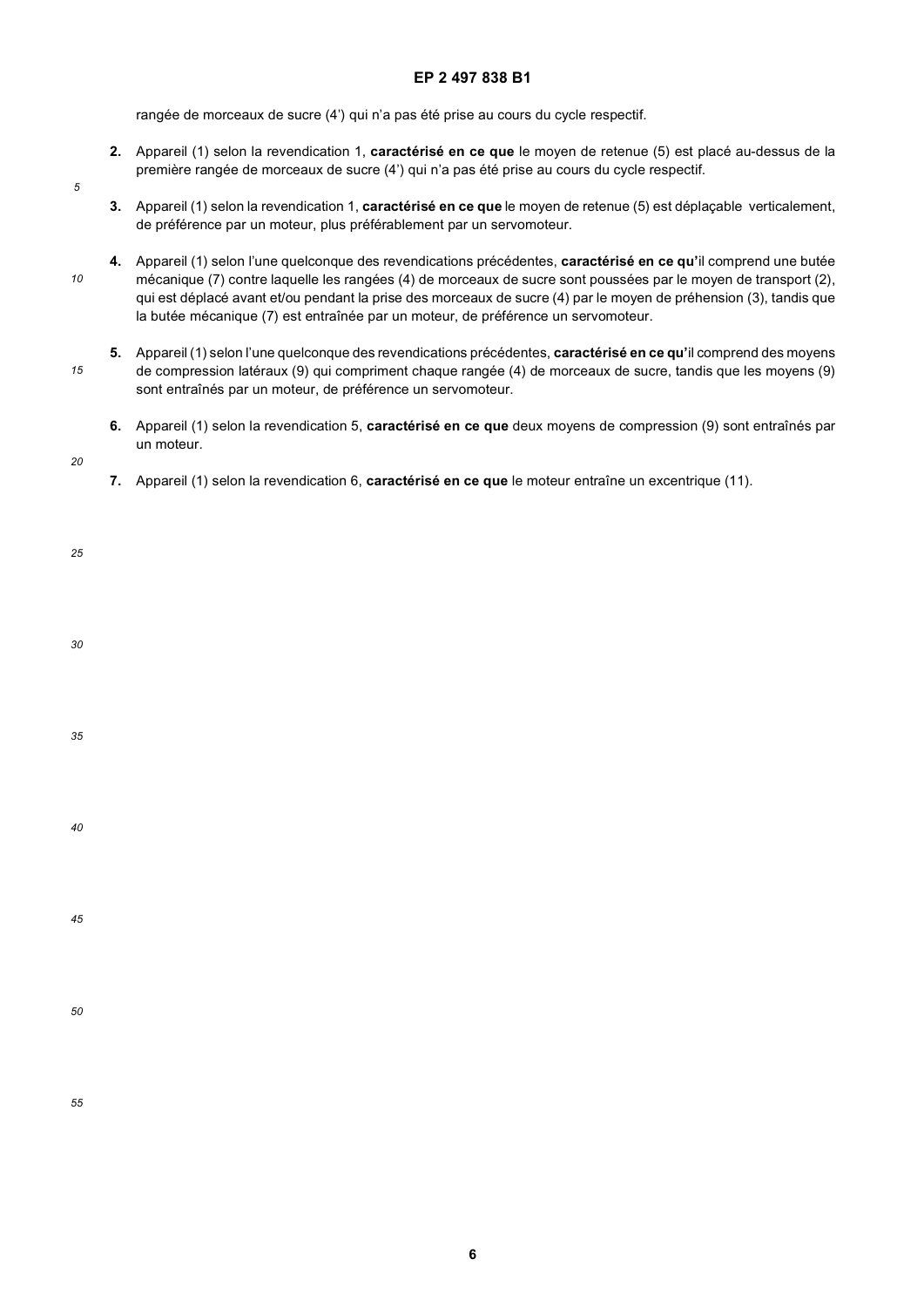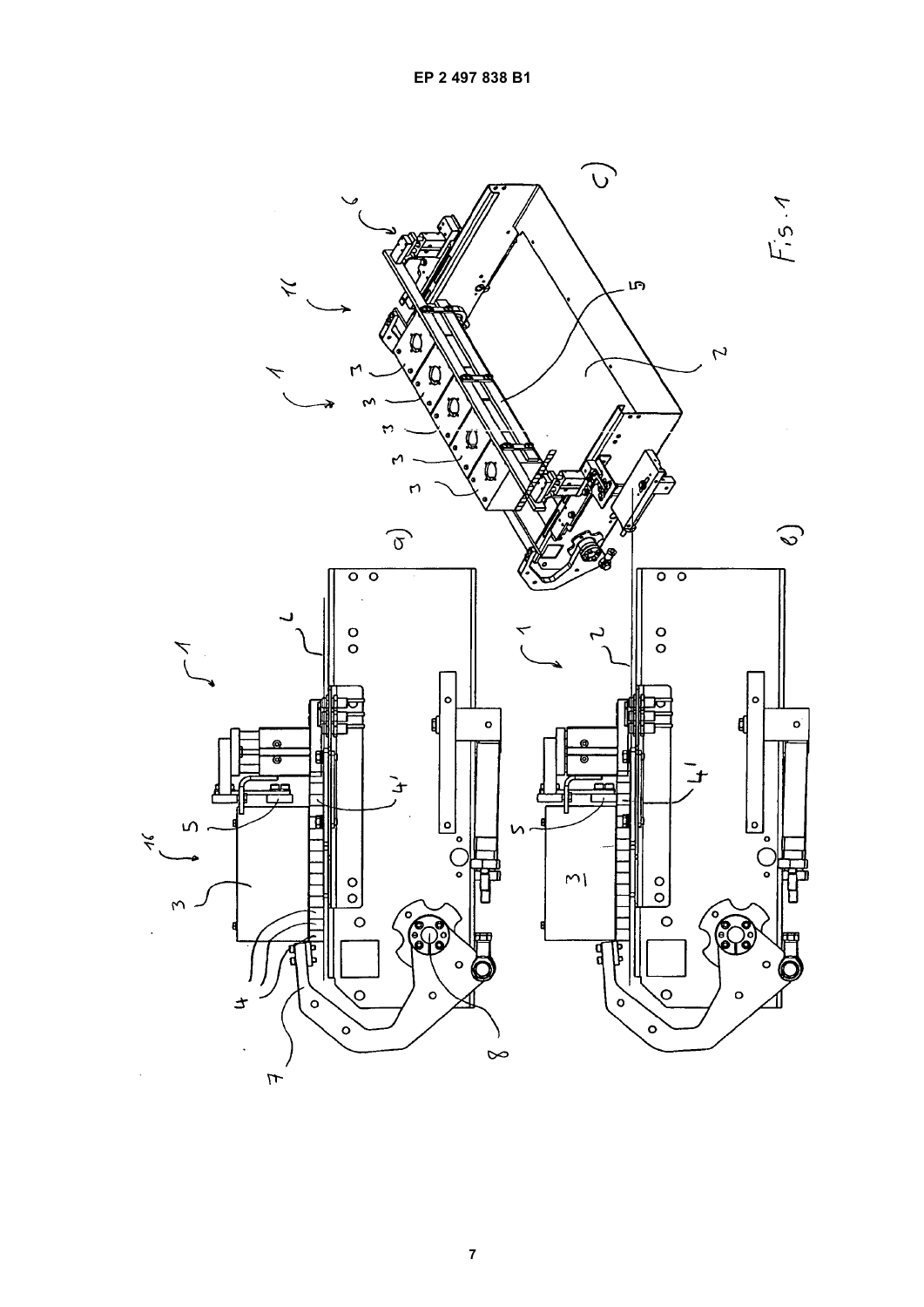